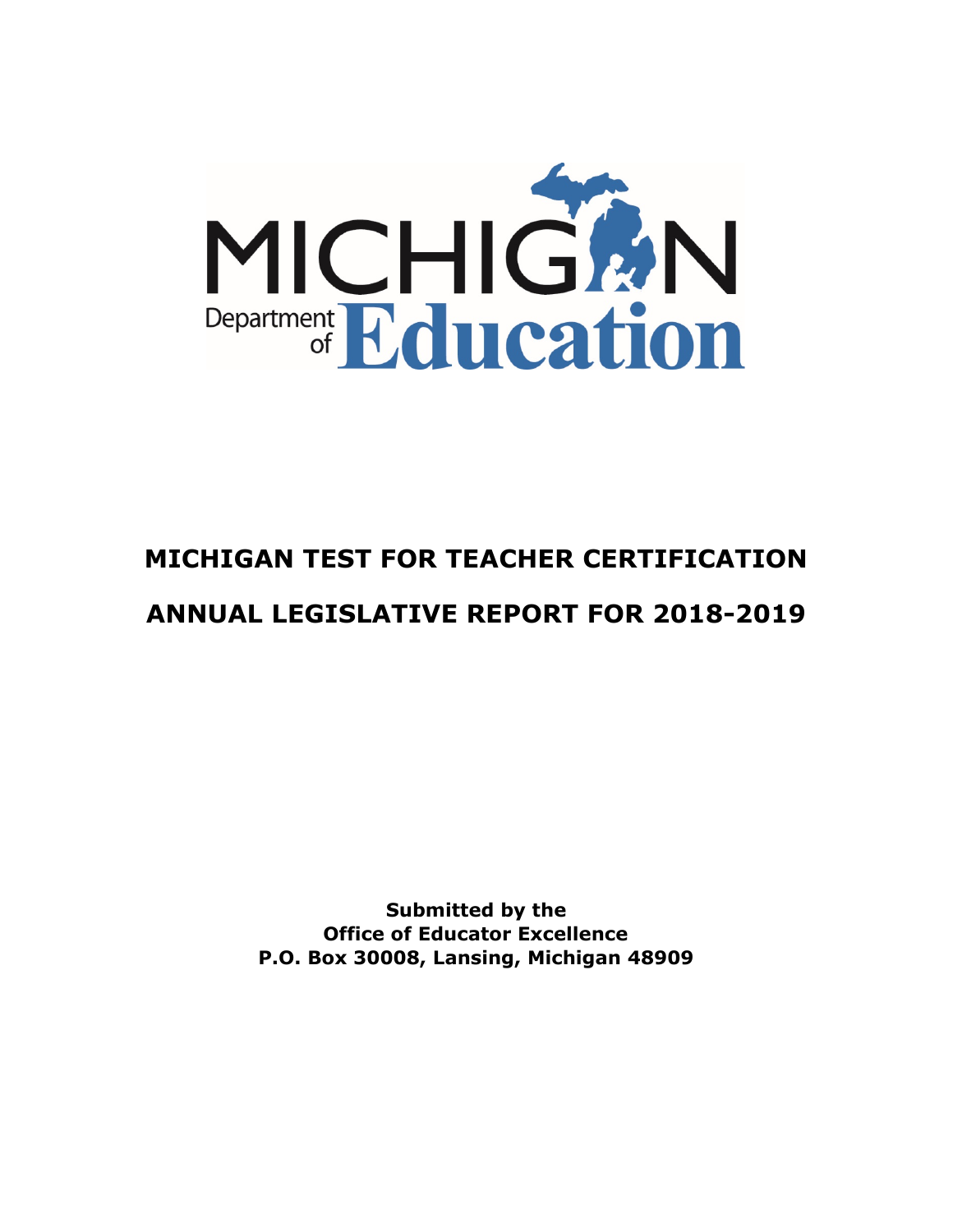# **DEVELOPMENT AND USE OF THE MICHIGAN TEST FOR TEACHER CERTIFICATION**

# **Background Information**

Michigan Revised School Code Section 380.1531 mandates the implementation of an educator certification testing program. Under the provisions of Public Act 282 (1992), a testing program was developed and implemented by the Michigan Department of Education (MDE) during the 1991-1992 college/university academic year.

As mandated by legislation, two advisory groups assisted with the implementation of the certification testing program in Michigan. These groups included an elevenmember Teacher Examination Advisory Committee (TEAC) and a seven-member Standing Technical Advisory Council (STAC). The TEAC and the STAC provided recommendations to the State Board of Education (SBE), the State Superintendent, and MDE staff for the development, administration, and use of the required tests. The TEAC was very active in establishing testing protocols and requirements for the first contract; however, the committee has not operated since the first contract began. The STAC met annually since the formation of the Michigan Test for Teacher Certification (MTTC) program to handle psychometric questions and advise the MDE and the State Superintendent on MTTC technical matters.

The MTTC STAC function was subsumed by the MDE's Division of Educator, Student and School Supports (DESSS) Technical Advisory Committee (TAC) during 2013. This occurred because the Office of Educator Excellence (OEE) is within DESSS's organizational structure. The DESSS TAC is composed of seven experts in education testing and psychometrics. The DESSS TAC continues to advise the MDE and the State Superintendent on MTTC technical matters.

# **Implementation and Administration**

After a competitive bid process during 2016-2017, the MDE and the Michigan Department of Technology, Management and Budget (DTMB) received MTTC program delivery proposals from Evaluation Systems group of Pearson (ES) and the Educational Testing Service (ETS). DTMB awarded the 5-year contract to ES for MTTC program delivery, effective October 1, 2017 through September 30, 2022.

One hundred percent (100%) of test registrations were completed online during 2018-2019. Computer-based testing (CBT) became the only option for MTTC as of October 1, 2018. CBT was offered at 50 sites across Michigan, compared with 41 sites during 2017-2018. 9,993 examinees registered for MTTC testing; this is a slight increase (0.8%) from 2017-2018 test administration.

# **Technical and Legal Uses**

A law eliminating the requirement that educator candidates pass a basic skills examination (PA 233 of 2018) was signed by Governor Snyder on June 26, 2017 and became effective September 25, 2018. Educator candidates are still required to pass any appropriate Michigan Test for Teacher Certification in the subject/content area(s) in which they seek certification and endorsement before educator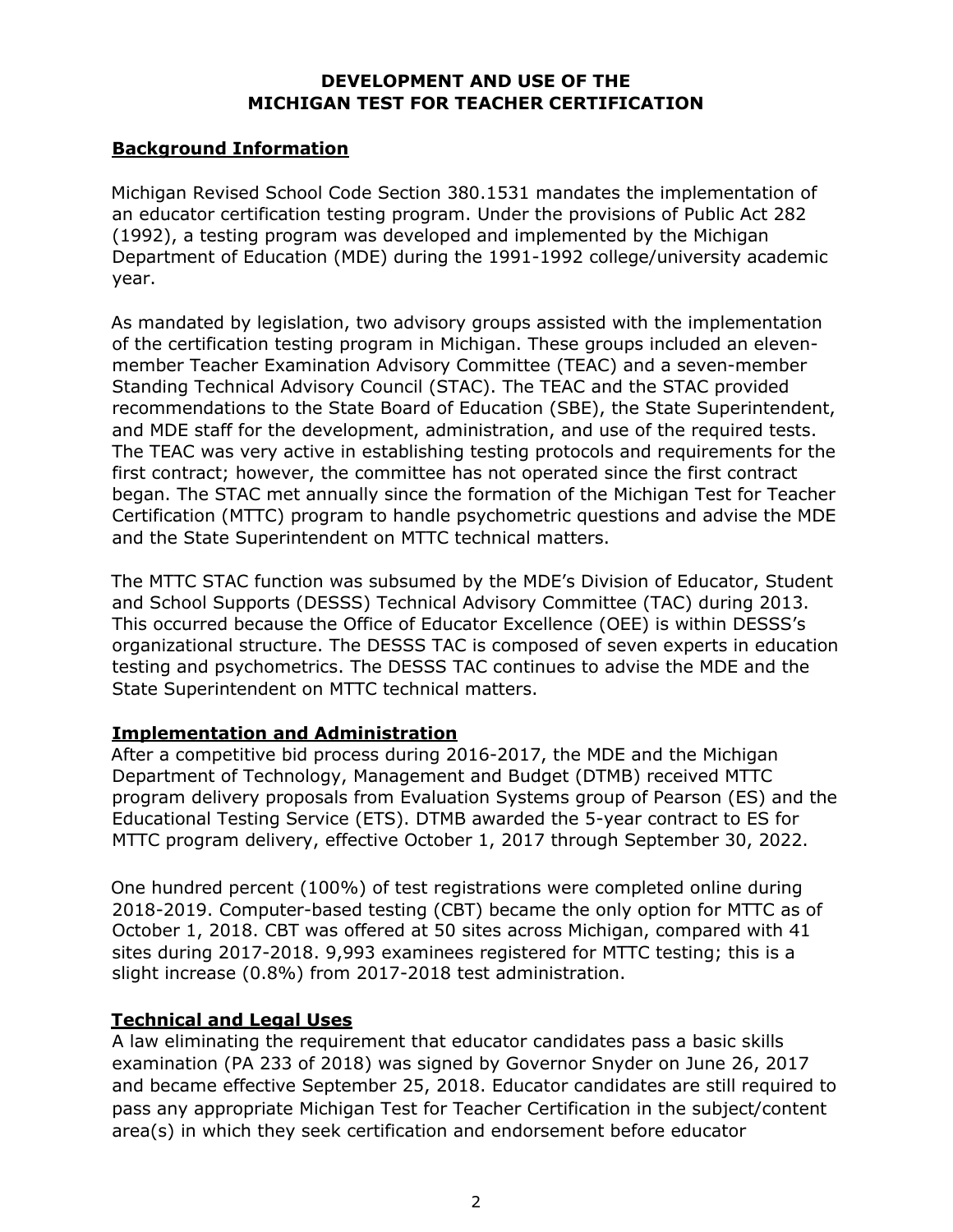preparation providers (EPPs) may recommend them for certification. For the purposes of national accreditation, each EPP must ensure the average group performance on assessments of reading, writing, and mathematics of candidates admitted to educator preparation programs is in the top fifty percent (50%) of the test-taker population.

A summary of the annual (2018-2019) MTTC passing percentages for all subject area tests for test-takers verified by an EPP as eligible to take a specific exam is included (Attachment 1). The attachment begins with interpretative notes and cautions to be kept in mind anytime MTTC performance is reviewed and discussed. Aggregate MTTC performance data at Michigan's approved EPPs are also given. The OEE provides EPPs with this summary prior to public dissemination. In addition to statewide MTTC subject area summary, an EPP also receives an annual MTTC performance summary of the EPP's eligible test-takers.

In response to the data reporting requirements of the federal HEA Title II, institutional test scores (including the passing percentages for all program completers) must be reported to the MDE annually for submission to the United States Department of Education (USED). In Michigan, program completers are defined as persons who have completed (during a reporting year) applicable institutional requirements and all additional state requirements, including the passing of all required tests for certification. Because of the specificity of this definition and the requirements of Michigan law, the passing percentage derived from these calculations must be one hundred percent (100%). This information is required by the HEA Title II to be published for public access and dissemination. All Title II state reports are added to the [USED Title II](https://title2.ed.gov/Public/Home.aspx)

[\(https://title2.ed.gov/Public/Home.aspx\)](https://title2.ed.gov/Public/Home.aspx) website developed by Westat, Inc. During 2018-2019, ES continued working with the MDE and EPPs via a secure website to produce passing data required as part of Higher Education Act (HEA) Title II reporting.

To extend HEA Title II-style reports to a fuller representation of test-taker achievement on MTTC tests, the MDE requires ES to report a three-year summary of eligible first-time test-takers. These test-takers may, or may not, have completed educator preparation programs at a Michigan institution in which they are enrolled.

During 2018-2019, ES prepared an updated three-year summary. This summary reported passing percentages for the period of August 1, 2016-July 31, 2019 by institution and by test field. This data is:

- 1. provided to the Superintendent of Public Instruction for reporting to the State Board of Education; and
- 2. used by the MDE in the production of an annual EPP performance score. In addition to MTTC performance, the EPP performance score includes educator candidate and candidate supervisor survey results, and educator effectiveness ratings data. The performance scores are used to identify Michigan's EPPs as "at-risk" or "low-performing," as required by HEA Title II, Section 208(a).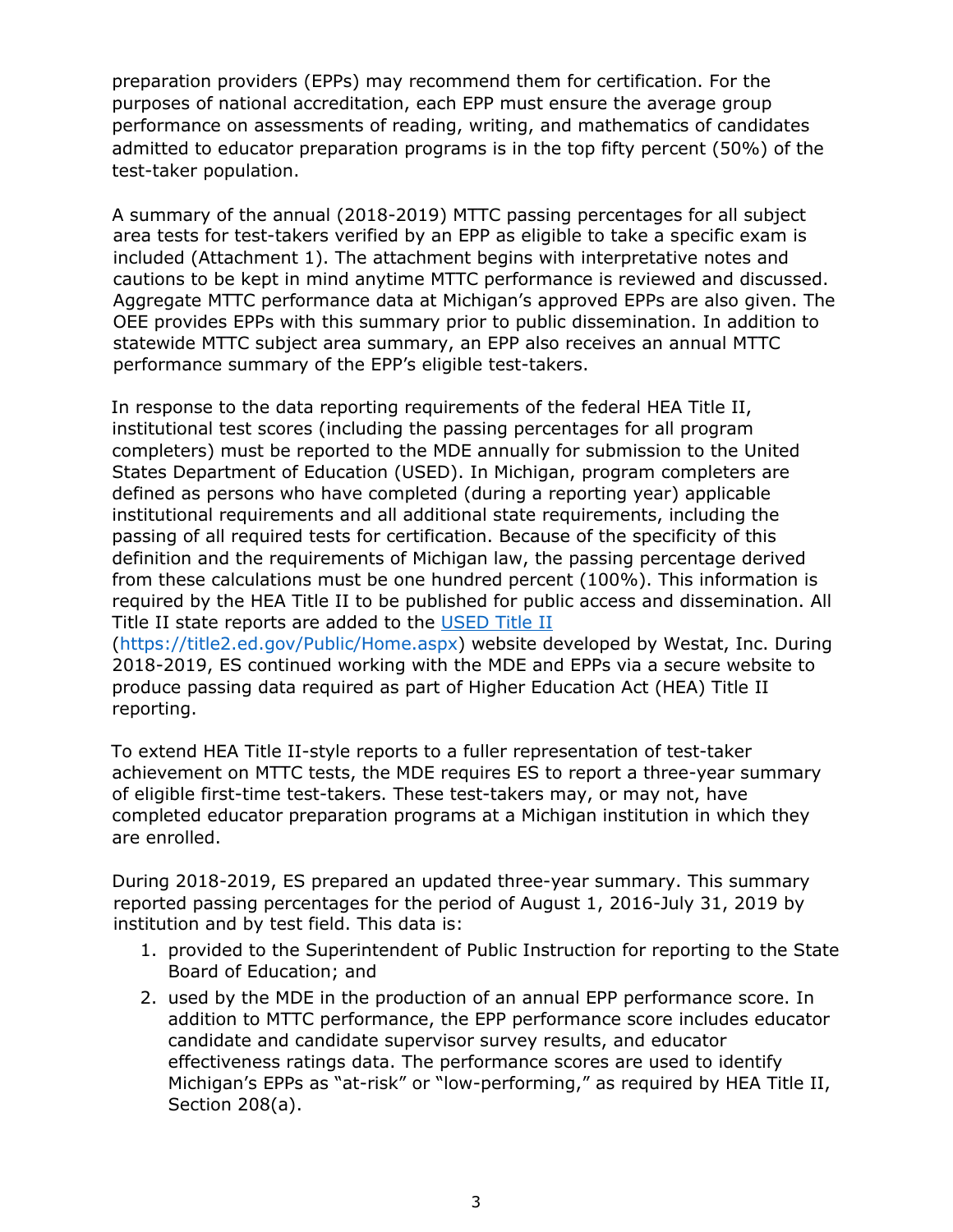# **Development of the MTTC Examinations**

In accordance with past and recent contracts, ES typically revises 25 MTTC tests during a five-year contract period. The following MTTC test fields were updated during 2018-2019:

- Learning Disabilities
- Health and Physical Education
- Cognitive Impairment
- Emotional Impairment

When MTTC test updating or new development occurs, a regular and standard process is followed (Attachment 2). This process involves assembling a bias review committee (BRC) and content advisory committees (CACs) of practicing Michigan PK-12 educators, college/university content specialists, and teacher educators qualified in specific content areas. The BRC reviews the materials, ensuring the materials exclude nonessential language or content that might disadvantage or offend a test-taker because of her or his gender, sexual orientation, gender identity or expression, race, nationality, ethnicity, religion, age, disability, or cultural, economic, or geographic background. The BRC also verifies that the materials include content that reflects the people of Michigan. The CACs review the materials for content accuracy and appropriateness for the program.

These committees review and approve test objective frameworks constructed by the testing contractor from the SBE-approved educator preparation subject area standards and PK-12 curriculum expectations. Furthermore, both committees review, modify, and approve test items written to unique objective frameworks. Finally, CACs recommend to the MDE the standard (passing score) for passing MTTC tests. During 2018-2019, 81 Michigan PK-12 educators, college/university content specialists, and teacher educators contributed their time and professional expertise by participating in item review conferences for increasing the number of items in test item banks, necessary for providing full-length practice tests and CBTs (Attachment 3). School districts across the state are reimbursed by the testing contractor for substitute teachers needed to release classroom educators for work related to the MTTC program.

The DESSS TAC reviews performance on all tests at its meetings and may recommend adjustments to passing scores when there are strong technical reasons to do so. The DESSS TAC did not meet to discuss MTTC in 2018-2019.

Study guides, test frameworks, and faculty resources are available on the MTTC website to assist test-takers and EPP staff in preparing test-takers for MTTC tests. Full-length practice tests are available for twenty-two test fields. For test fields with practice tests, the practice test, answer key, and test objective guide are available upon registration. Test-takers can download these practice test materials. Practice tests are also available for purchase without registration, which allows test-takers to experience the CBT platform. Purchased practice tests and practice tests available upon registration contain the same items. In 2018-2019, 1,353 practice tests were used, representing a small decrease (0.6%) in usage compared to the previous year.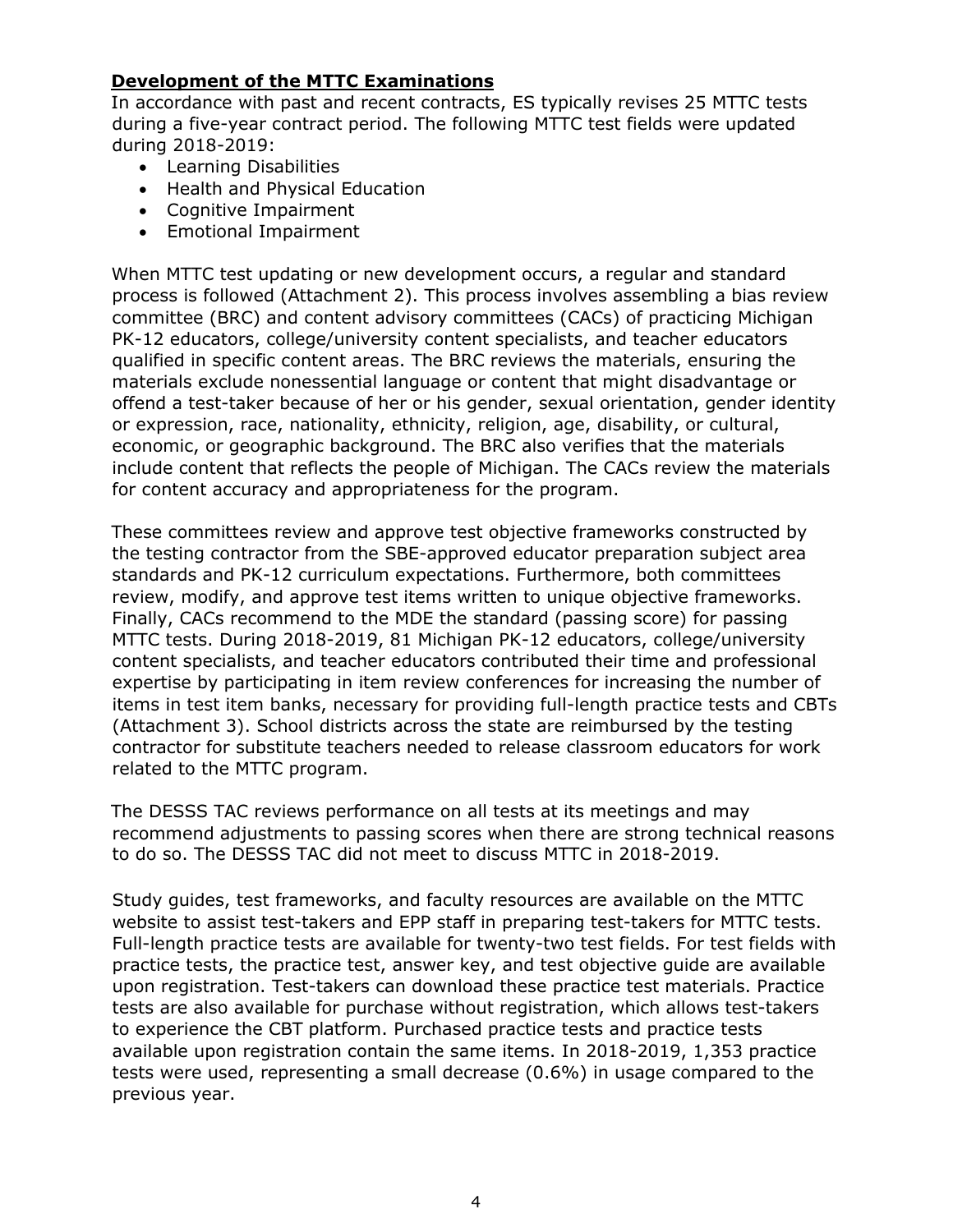# **Special Populations**

During 2018-2019, MTTC tests were available upon arrangement at any Pearson VUE-authorized USA military bases for military personnel and their dependents seeking to earn a Michigan teaching certificate. No test-takers made use of this during 2018-2019.

Candidates seeking Michigan's Interim Teaching Certificate completed MTTC testing during 2018-2019. The Interim Teaching Certificate provides a non-traditional, alternative route for educator preparation in Michigan. Alternative route candidates accessed MTTC tests from the following providers during 2018-2019:

- Davenport University;
- Michigan Alternative Route to Certification (M-ARC, offered by the University of Michigan-Ann Arbor in partnership with Teach for America);
- Michigan Teachers of Tomorrow;
- Professional Innovators in Teaching (offered by the Michigan Association of Public School Academies, MAPSA);
- Schoolcraft College:
- Training Educators and Creating Hope (#T.E.A.C.H); and
- University of Michigan-Flint.

# **Financial Statement for the MTTC**

Effective with the current MTTC contract, the MDE receives a \$15 registration fee remuneration. Michigan EPPs receive a \$2 registration fee remuneration as of May 1, 2018. While the MDE receives fee-based revenue quarterly following test administrations, Michigan EPPs receive their remuneration in June. A summary of revenues and expenditures for 2018-2019 is included (Attachment 4).

The included current financial report accounts for:

- 1. the last quarter in 2018 (October December)
- 2. the first three quarters of 2019 (January September)

The ES contract includes provisions for giving EPPs fee waiver vouchers. Each voucher covers the registration fee for one subject area test. A summary of fee waiver vouchers given to and used by each institution during 2018-2019 is provided (Attachment 5).

Questions concerning this report should be addressed to Ms. Bridgett McDowell at McDowellB@michigan.gov.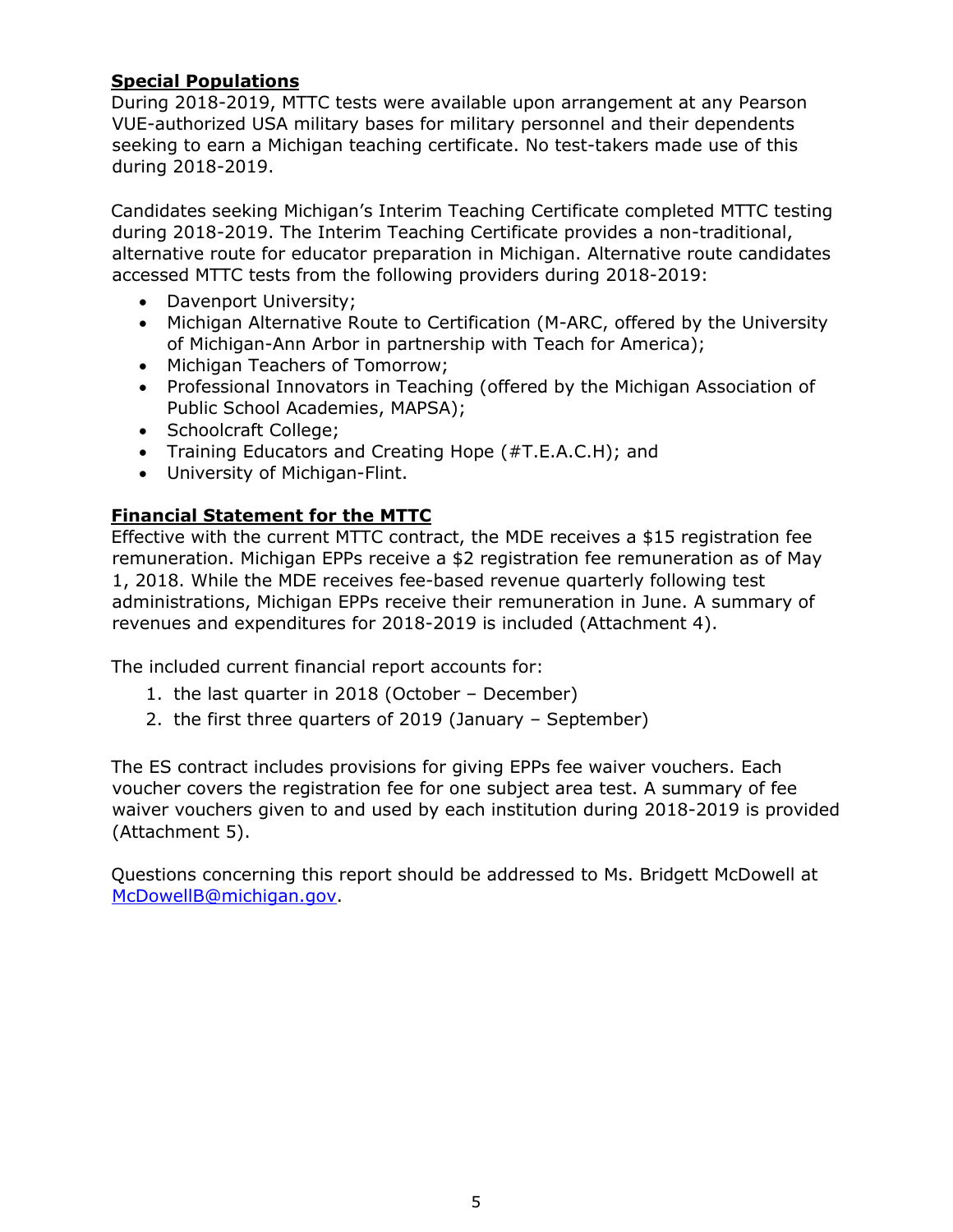**Attachment 1**



# **Michigan Test for Teacher Certification**

# **Annual Cumulative Passing Percentages**

Program Year August 1, 2018 – July 31, 2019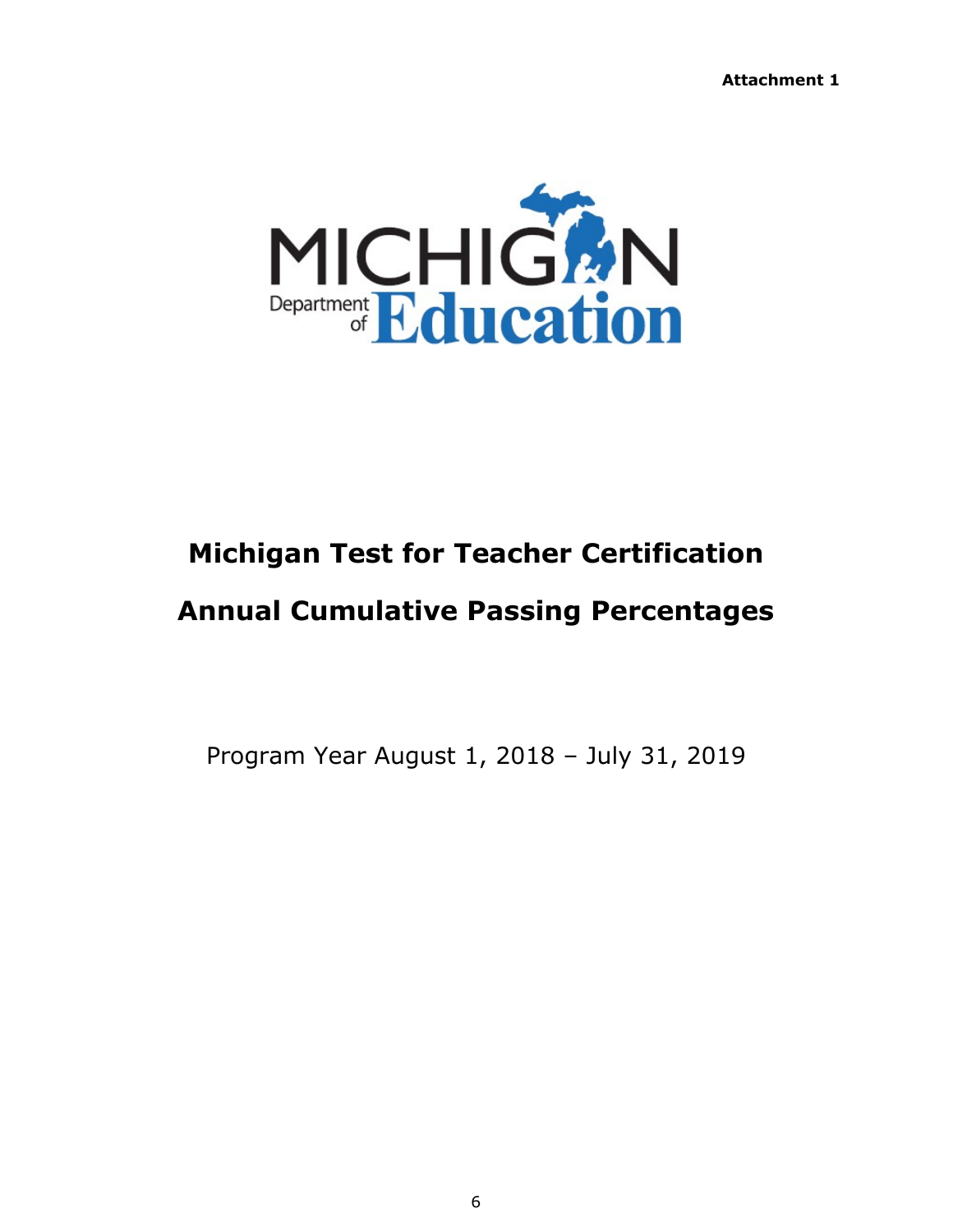# **Michigan Test for Teacher Certification Annual Summary of State Results: Initial & Cumulative Program Year: August 1, 2018–July 31, 2019**

These reports present Michigan Test for Teacher Certification (MTTC) passing rates for test-takers who tested for the first time in the program year listed. The report includes first-time test-takers in the program year who were deemed eligible by the institution verification process for subject area reports. The cumulative pass rates include passing attempts by these candidates at any subsequent administration. The notes below are an integral part of the reports.

#### Interpretative Notes and Cautions

Results reported for only a small number of test-takers may not be indicative of how large numbers of test-takers typically perform. Extreme caution should be used in interpreting data for small numbers (<10) of test-takers.

Candidates whose data are presented in this document may not reflect the same performance as that of test-takers who will take these tests in the future.

Key for Data Tables:

 $N =$  Number of test-takers who took an MTTC for the first time, any time during the program year.

N Pass, or (% Pass) = Number, or (Percentage), of test-takers who passed an MTTC.

Initial = First-time test-takers who pass an MTTC on the first attempt, any time during the program year.

Cumulative  $=$  Total first-time test-takers who pass an MTTC at any time during the program year, including those who eventually pass after one or more attempts, provided the first attempt occurred during the program year of the report. The cumulative pass percentage is used for comparison purposes among higher education institutions.

 $**$  = Pass percentages are not reported for institutions or test fields currently having fewer than ten (10) test-takers recorded during a reporting interval.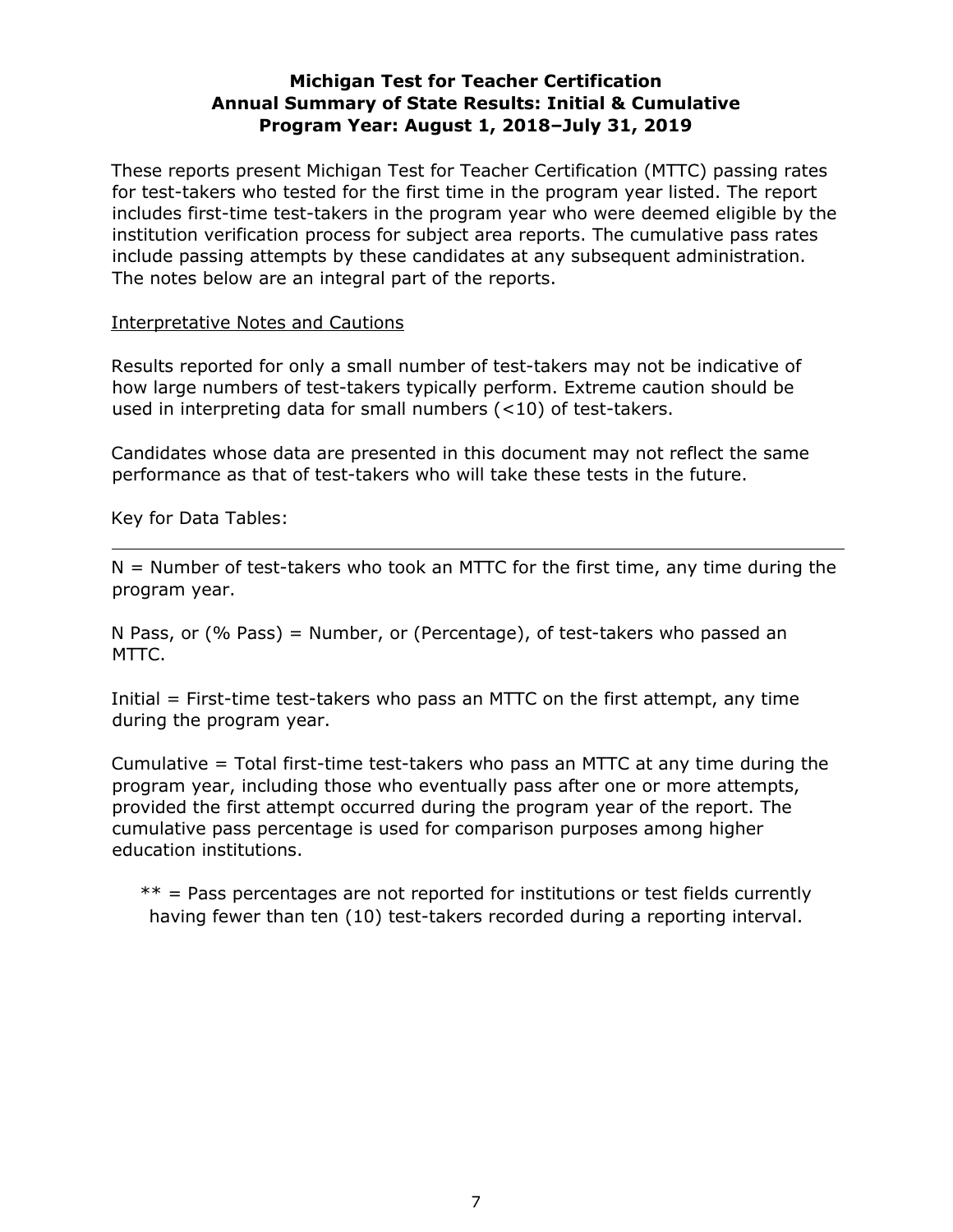## **Michigan Test for Teacher Certification Summary of State Results: Initial & Cumulative Program Year: August 2018 - July 2019**

N = Number of Eligible Test-Takers, Pass (% Pass) of Eligible Test-Takers Who Passed the Test NOTE: This table should be viewed with the accompanying descriptive page and interpretive cautions.

#### **All Eligible Examinees**

|                                                  |                | <b>Attempt Type</b>                 |            |               |        |
|--------------------------------------------------|----------------|-------------------------------------|------------|---------------|--------|
|                                                  |                | <b>Initial</b><br><b>Cumulative</b> |            |               |        |
| Test:                                            | N              | <b>N</b> Pass                       | % Pass     | <b>N</b> Pass | % Pass |
| 002 English                                      | 273            | 239                                 | 87.5       | 252           | 92.3   |
| 004 Speech                                       | 14             | 14                                  | 100.0      | 14            | 100.0  |
| 005 Reading                                      | 17             | 15                                  | 88.2       | 15            | 88.2   |
| 007 Economics                                    | 4              | $***$                               | $***$      | $**$          | $**$   |
| 008 Geography                                    | 3              | $***$                               | $***$      | $**$          | $***$  |
| 009 History                                      | 101            | 45                                  | 44.6       | 59            | 58.4   |
| 010 Political Science                            | 9              | $**$                                | $**$       | $**$          | $**$   |
| 011 Psychology                                   | 38             | 33                                  | 86.8       | 35            | 92.1   |
| 017 Biology                                      | 65             | 46                                  | 70.8       | 56            | 86.2   |
| 018 Chemistry                                    | 40             | 24                                  | 60.0       | 30            | 75.0   |
| 019 Physics                                      | 10             | 10                                  | 100.0      | 10            | 100.0  |
| 020 Earth/Space Science                          | 14             | 12                                  | 85.7       | 13            | 92.9   |
| 022 Mathematics (Sec)                            | 136            | 121                                 | 89.0       | 127           | 93.4   |
| 023 French                                       | 16             | 11                                  | 68.8       | 12            | 75.0   |
| 024 German                                       | 8              | $***$                               | $***$      | $**$          | $**$   |
| 026 Latin                                        | $\mathbf{1}$   | $***$                               | $***$      | $***$         | $***$  |
| 028 Spanish                                      | 73             | 66                                  | 90.4       | 68            | 93.2   |
| 037 Agricultural Education                       | 6              | $**$                                | $**$       | $**$          | $**$   |
| 040 Family/Consumer Sciences                     | 8              | $***$                               | $***$      | $***$         | $***$  |
| 043 Health                                       | 68             | 62                                  | 91.2       | 63            | 95.6   |
| 044 Physical Education                           | 76             | 63                                  | 82.9       | 68            | 89.5   |
| 046 Dance                                        | 4              | $***$                               | $***$      | $***$         | $***$  |
| 048 Library Media                                | $\overline{2}$ | $***$                               | $***$      | $**$          | $**$   |
| 050 Computer Science                             | $\mathbf{1}$   | $***$                               | $***$      | $**$          | $***$  |
| 051 School Counselor                             | 62             | 57                                  | 91.9       | 60            | 96.8   |
| 053 Fine Arts                                    | $\overline{1}$ | $**$                                | $\ast\ast$ | $**$          | $**$   |
| 056 Cognitive Impairment                         | 146            | 121                                 | 82.9       | 128           | 87.7   |
| 057 Speech/Language Impaired                     | 1              | $\ast\ast$                          | $***$      | $***$         | $***$  |
| 058 Physical/Other Health                        |                |                                     |            |               |        |
| Impairment                                       | 3              | $***$                               | $***$      | $***$         | $***$  |
| 059 Emotional Impairment                         | 72             | 64                                  | 88.9       | 66            | 91.7   |
| 061 Visually Impaired                            | 4              | $**$                                | $***$      | $**$          | $**$   |
| 063 Learning Disabilities                        | 123            | 113                                 | 91.9       | 116           | 94.3   |
| 064 Autism Spectrum Disorder                     | 73             | 70                                  | 95.9       | 73            | 100.0  |
| 075 Bilingual Education<br>$\sum_{n=1}^{\infty}$ | 5              | $\ast\ast$                          | $***$      | $**$          | $***$  |

(Continued)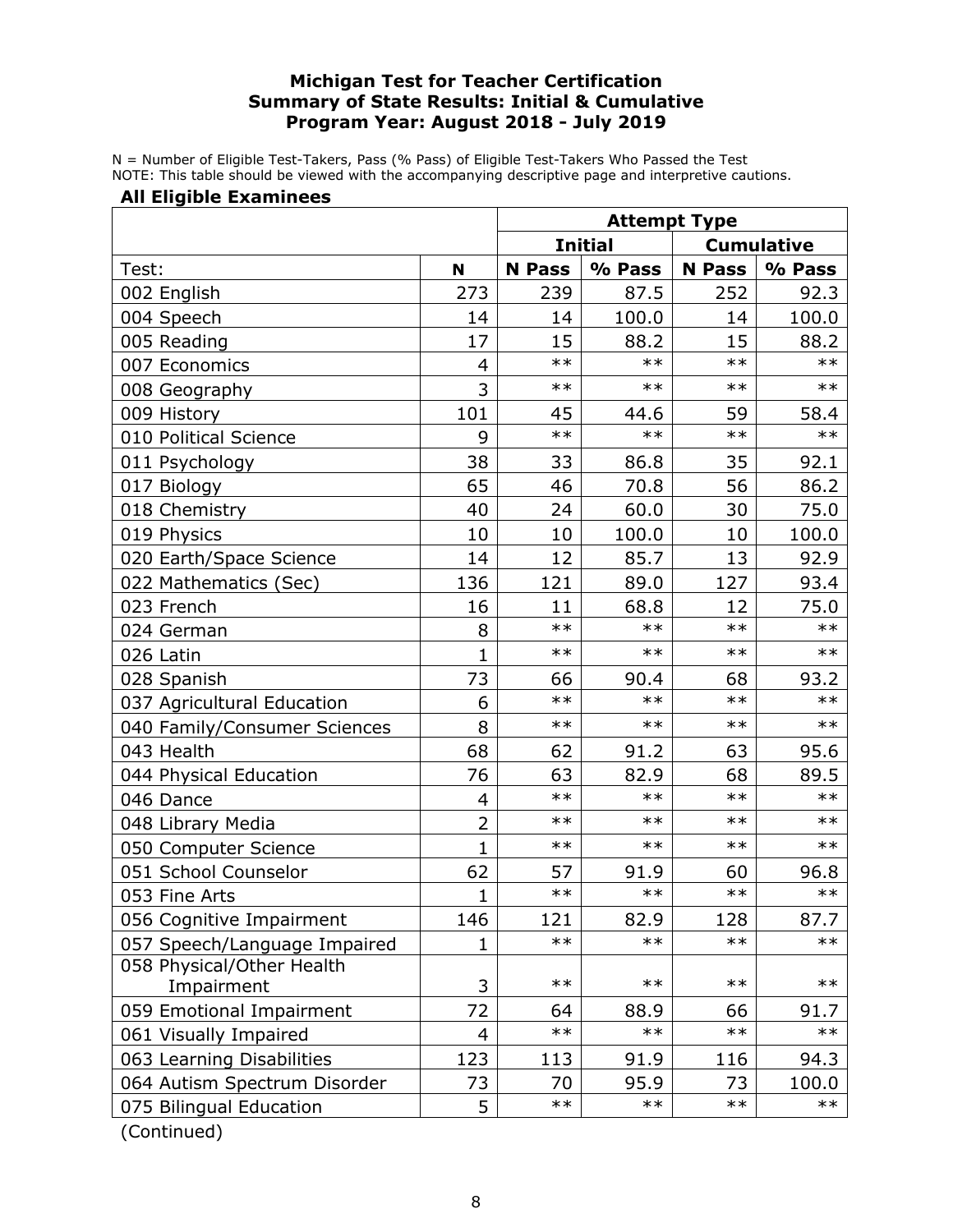| 084 Social Studies (Sec)       | 156            | 112   | 71.8  | 130   | 83.3  |
|--------------------------------|----------------|-------|-------|-------|-------|
| 086 English as a Second Lang.  | 262            | 234   | 89.3  | 236   | 90.1  |
| 087 Industrial Technology Ed.  | 5              | $**$  | $***$ | $**$  | $**$  |
| 089 Mathematics (Elem)         | 142            | 125   | 88.0  | 128   | 90.1  |
| 090 Language Arts              | 286            | 233   | 81.5  | 241   | 84.3  |
| 092 Reading Specialist         | 70             | 64    | 91.4  | 66    | 94.3  |
| 093 Integrated Science (Elem)  | 105            | 78    | 74.3  | 87    | 82.9  |
| 094 Integrated Science (Sec)   | 70             | 59    | 84.3  | 62    | 88.6  |
| 095 Visual Arts Ed.            | 58             | 50    | 86.2  | 54    | 93.1  |
| 097 Physical Science           | 2              | $**$  | $**$  | $**$  | $**$  |
| 098 Business Management,       |                |       |       |       |       |
| Marketing & Technology         | 9              | $**$  | $***$ | $**$  | $**$  |
| 099 Music Education            | 136            | 126   | 92.6  | 132   | 97.1  |
| 100 Japanese                   | 1              | $**$  | $***$ | $**$  | $**$  |
| 101 Chinese (Mandarin)         | 23             | 20    | 87.0  | 20    | 87.0  |
| 102 Arabic (Modern)            | $\overline{2}$ | $**$  | $***$ | $**$  | $***$ |
| 103 Elementary Education       | 1,187          | 926   | 78.0  | 1,031 | 86.9  |
| 105 Social Studies (Elem)      | 53             | 43    | 81.1  | 44    | 83.0  |
| 106 Early Childhood Education- |                |       |       |       |       |
| General & Special Education    | 236            | 169   | 71.6  | 190   | 80.5  |
| <b>All Subject Area Tests</b>  | 4,280          | 3,482 | 81.4  | 3,750 | 87.6  |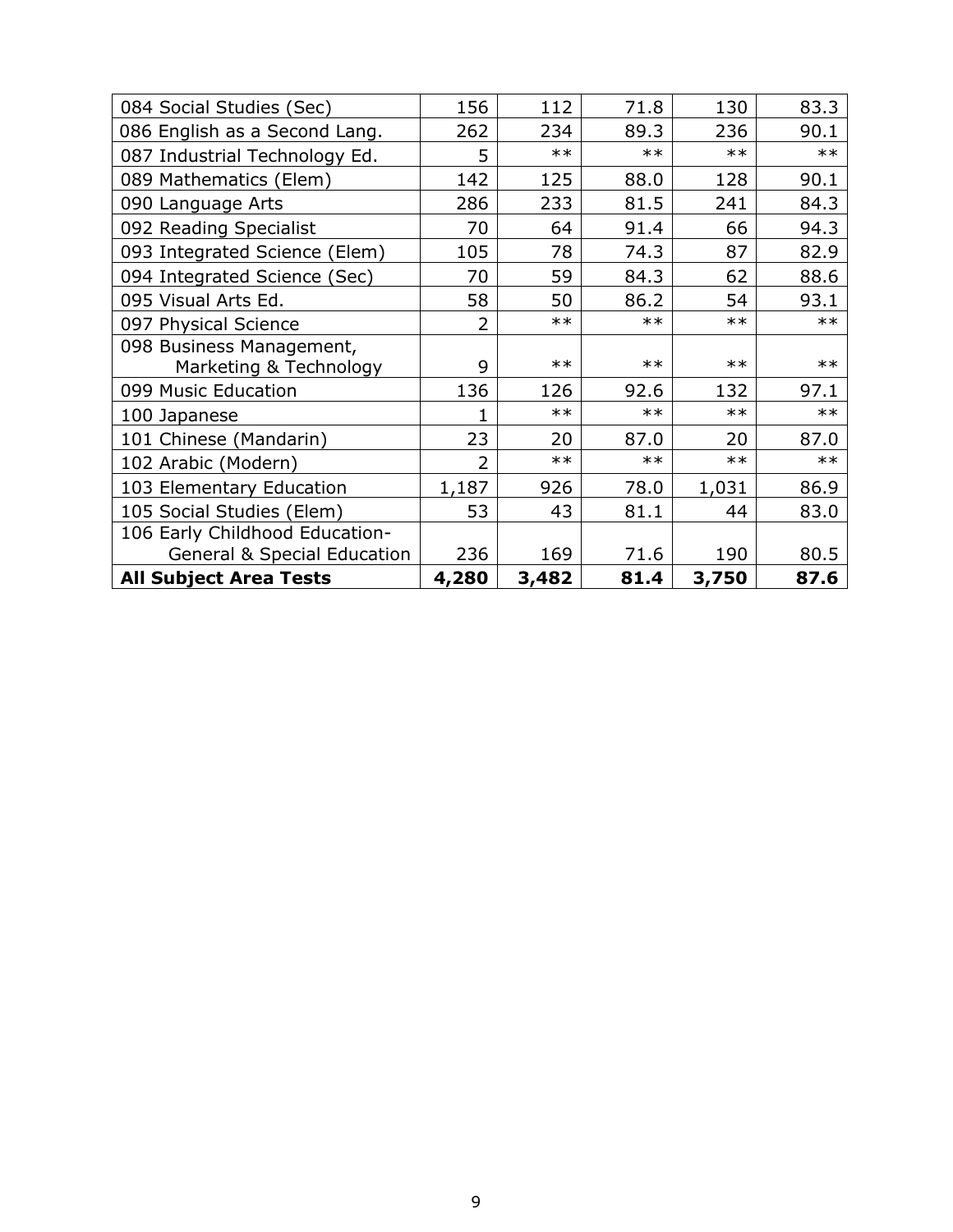## **Michigan Test for Teacher Certification Summary of State Results: Initial & Cumulative Program Year: August 2018 - July 2019**

 $N = #$  of Eligible Test-Takers; N Pass (% Pass) =  $#$  (Percent) of Eligible Test-Takers Who Passed the Test **NOTE:** This table should be viewed with the accompanying descriptive page and interpretive cautions.

|                                      |       | <b>Attempt Type</b>                 |        |               |        |
|--------------------------------------|-------|-------------------------------------|--------|---------------|--------|
|                                      |       | <b>Initial</b><br><b>Cumulative</b> |        |               |        |
| <b>Institution</b>                   | N     | <b>N</b> Pass                       | % Pass | <b>N</b> Pass | % Pass |
| <b>Adrian College</b>                | 37    | 25                                  | 67.6   | 28            | 75.7   |
| <b>Albion College</b>                | 23    | 14                                  | 60.9   | 19            | 82.6   |
| Alma College                         | 31    | 27                                  | 87.1   | 30            | 96.8   |
| <b>Andrews University</b>            | 32    | 23                                  | 71.9   | 27            | 84.4   |
| Aquinas College                      | 111   | 93                                  | 83.8   | 97            | 87.4   |
| <b>Baker College</b>                 | 27    | 19                                  | 70.4   | 20            | 74.1   |
| Calvin College                       | 81    | 74                                  | 91.4   | 75            | 92.6   |
| Central Michigan University          | 392   | 328                                 | 83.7   | 347           | 88.5   |
| <b>College for Creative Studies</b>  | 6     | $***$                               | $**$   | $***$         | $***$  |
| Concordia University                 | 24    | 17                                  | 70.8   | 19            | 79.2   |
| <b>Cornerstone University</b>        | 71    | 61                                  | 85.9   | 65            | 91.5   |
| Eastern Michigan University          | 389   | 321                                 | 82.5   | 343           | 88.2   |
| <b>Ferris State University</b>       | 115   | 75                                  | 65.2   | 87            | 75.7   |
| <b>Grand Valley State University</b> | 511   | 431                                 | 84.3   | 453           | 88.6   |
| Hope College                         | 107   | 100                                 | 93.5   | 102           | 95.3   |
| Lake Superior State University       | 13    | 8                                   | 61.5   | 9             | 69.2   |
| Madonna University                   | 20    | 15                                  | 75.0   | 16            | 80.0   |
| Marygrove College                    | 11    | 10                                  | 90.9   | 10            | 90.9   |
| Michigan State University            | 638   | 564                                 | 88.4   | 602           | 94.4   |
| Michigan Tech. University            | 14    | 13                                  | 92.9   | 14            | 100.0  |
| Northern Michigan University         | 120   | 90                                  | 75.0   | 100           | 83.3   |
| <b>Oakland University</b>            | 356   | 253                                 | 71.1   | 286           | 80.3   |
| Olivet College                       | 1     | $**$                                | $**$   | $***$         | $**$   |
| Rochester College                    | 5     | $***$                               | $***$  | $***$         | $***$  |
| Saginaw Valley State Univ.           | 128   | 111                                 | 86.7   | 118           | 92.2   |
| Siena Heights University             | 20    | 16                                  | 80.0   | 18            | 90.0   |
| Spring Arbor University              | 106   | 87                                  | 82.1   | 92            | 86.8   |
| University of Detroit Mercy          | 14    | 9                                   | 64.3   | 10            | 71.4   |
| University of Michigan-Ann Arbor     | 227   | 207                                 | 91.2   | 19            | 96.5   |
| University of Michigan-Dearborn      | 149   | 87                                  | 58.4   | 108           | 72.5   |
| University of Michigan-Flint         | 63    | 43                                  | 68.3   | 49            | 77.8   |
| <b>Wayne State University</b>        | 174   | 127                                 | 73.0   | 139           | 79.9   |
| Western Michigan University          | 269   | 227                                 | 84.4   | 240           | 89.2   |
| <b>Statewide</b>                     | 4,285 | 3,485                               | 81.3   | 3,753         | 87.6   |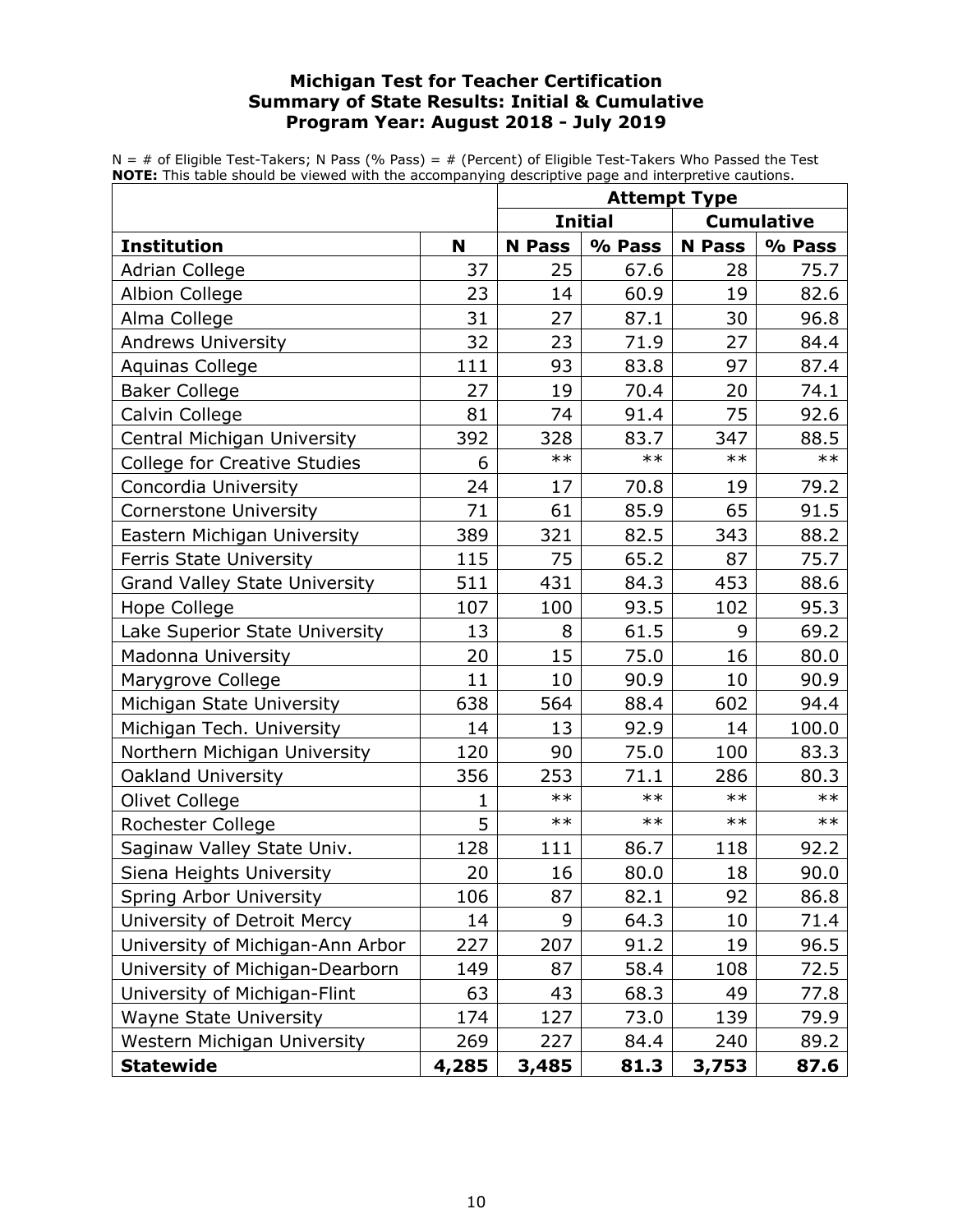#### **Attachment 2**

#### **Michigan Test for Teacher Certification Program: Test Updating and Development Process**



\*MDE curriculum specialists, the Bias Review Committee, and the Content Advisory Committees review test materials. These committees are created through recommendations from representative professional organizations and school and college personnel.

NOTE: The flowchart is a schematic of the typical process of test customization, which is adapted to the needs of each test field.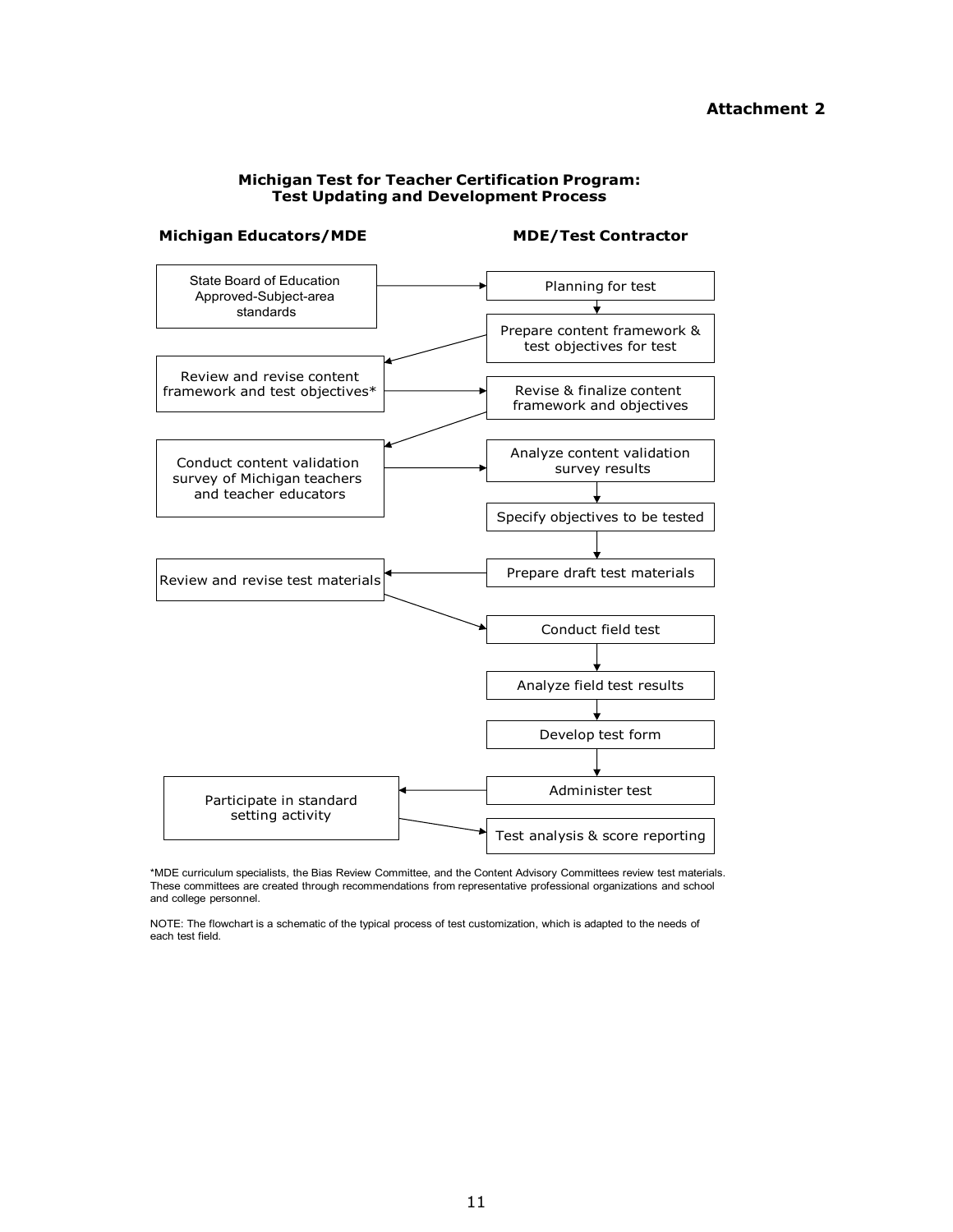#### **Michigan Test for Teacher Certification Item Review Conference Participants February 2019**

| <b>Participant</b>  | <b>Committee</b>                                                                   | <b>Affiliation</b>                                 |
|---------------------|------------------------------------------------------------------------------------|----------------------------------------------------|
| Committee member 1  | <b>Bias Review Committee</b>                                                       | Meadowbrook Elem./Walled Lake<br>Consolidated S.D. |
| Committee member 2  | <b>Bias Review Committee</b>                                                       | Kalamazoo Public Schools                           |
| Committee member 3  | <b>Bias Review Committee</b>                                                       | Farmington Public Schools                          |
| Committee member 4  | <b>Bias Review Committee</b>                                                       | Levey Middle School                                |
| Committee member 5  | <b>Bias Review Committee</b>                                                       | Bailey Lake Elementary/Clarkston<br>Schools        |
| Committee member 6  | <b>Bias Review Committee</b>                                                       | Millington Community Schools                       |
| Committee member 7  | <b>Bias Review Committee</b>                                                       | Western Michigan University                        |
| Committee member 8  | <b>Bias Review Committee</b>                                                       | Vandenberg Elementary/South<br>Redford             |
| Committee member 9  | <b>Bias Review Committee</b>                                                       | Breithaupt C.T.C./Detroit                          |
| Committee member 10 | <b>Bias Review Committee</b>                                                       | Lansing Community College                          |
| Committee member 11 | Cognitive Impairment Content Advisory<br>Committee                                 | Gladstone Area Schools                             |
| Committee member 12 | Cognitive Impairment Content Advisory<br>Committee                                 | Wayne State University                             |
| Committee member 13 | Cognitive Impairment Content Advisory<br>Committee                                 | Grand Valley State University                      |
| Committee member 14 | Cognitive Impairment Content Advisory<br>Committee                                 | Tuscola ISD                                        |
| Committee member 15 | Cognitive Impairment Content Advisory<br>Committee                                 | Macomb ISD                                         |
| Committee member 16 | Cognitive Impairment Content Advisory<br>Committee                                 | Detroit Public Schools Community<br>District       |
| Committee member 17 | Cognitive Impairment Content Advisory<br>Committee                                 | Van Dyke Public Schools                            |
| Committee member 18 | Cognitive Impairment Content Advisory<br>Committee                                 | Detroit Public Schools Community<br>District       |
| Committee member 19 | Cognitive Impairment/Emotional<br><b>Impairment Content Advisory</b><br>Committees | Grand Rapids Public Schools                        |
| Committee member 20 | Cognitive Impairment/Learning<br>Disabilities Content Advisory Committees          | <b>Carrollton Public Schools</b>                   |
| Committee member 21 | <b>Emotional Impairment Content Advisory</b><br>Committee                          | Lakeville Community Schools                        |
| Committee member 22 | <b>Emotional Impairment Content Advisory</b><br>Committee                          | Eastern Michigan University                        |
| Committee member 23 | <b>Emotional Impairment Content Advisory</b><br>Committee                          | Waterford School District                          |
| (Continued)         |                                                                                    |                                                    |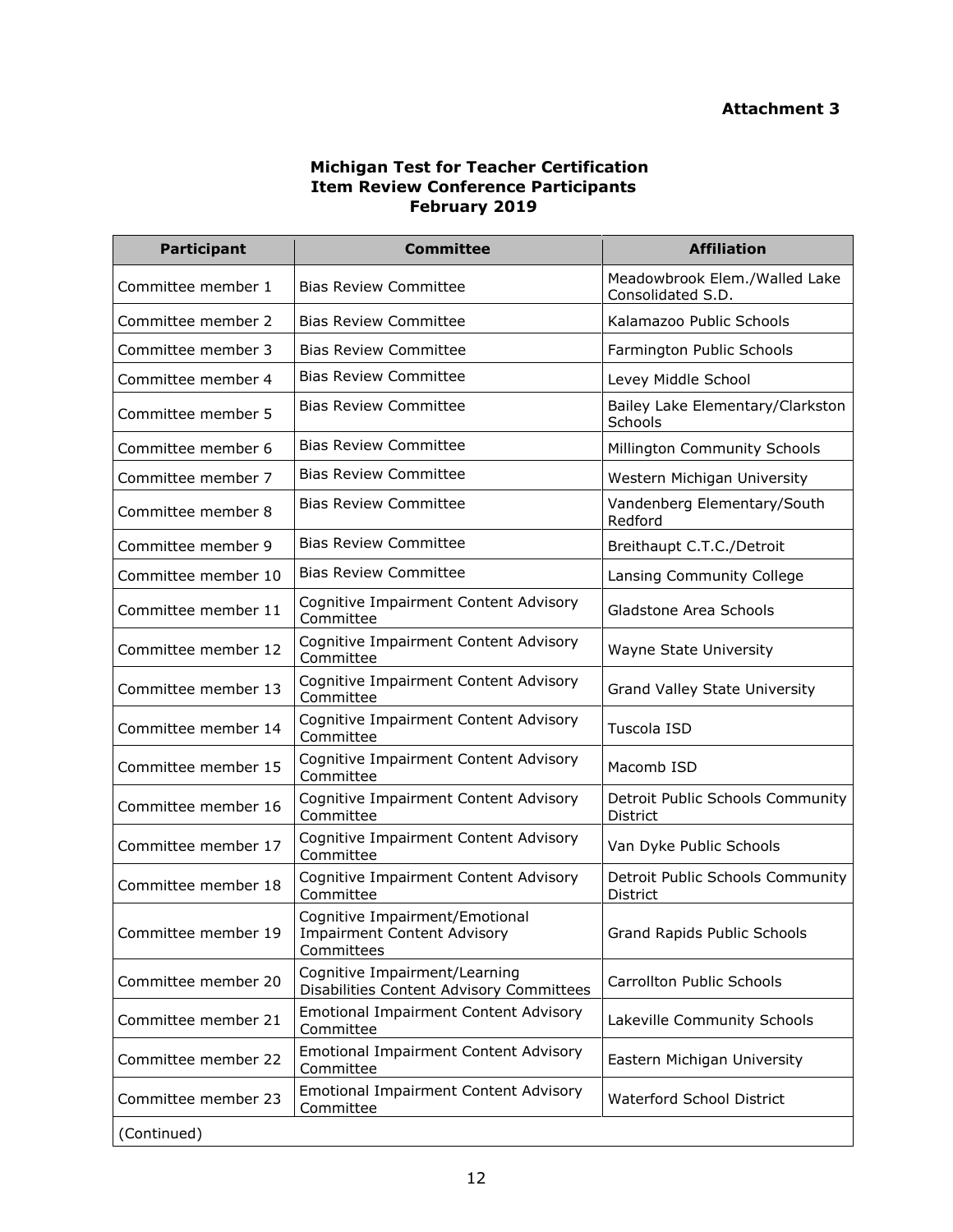| <b>Participant</b>  | <b>Committee</b>                                                    | <b>Affiliation</b>                          |
|---------------------|---------------------------------------------------------------------|---------------------------------------------|
| Committee member 24 | <b>Emotional Impairment Content Advisory</b><br>Committee           | <b>Detroit Community School</b><br>District |
| Committee member 25 | <b>Emotional Impairment Content Advisory</b><br>Committee           | <b>Utica Community Schools</b>              |
| Committee member 26 | <b>Emotional Impairment Content Advisory</b><br>Committee           | <b>Mason Public Schools</b>                 |
| Committee member 27 | <b>Emotional Impairment Content Advisory</b><br>Committee           | Lapeer Community Schools                    |
| Committee member 28 | Health Content Advisory Committee                                   | Adrian College                              |
| Committee member 29 | Health Content Advisory Committee                                   | <b>Forest Hills</b>                         |
| Committee member 30 | Health Content Advisory Committee                                   | Wayne State University                      |
| Committee member 31 | Health Content Advisory Committee                                   | Portland Public Schools                     |
| Committee member 32 | Health Content Advisory Committee                                   | Central Michigan University                 |
| Committee member 33 | Health Content Advisory Committee                                   | Grand Valley State University               |
| Committee member 34 | Health and Physical Education Content<br><b>Advisory Committees</b> | Western Michigan University                 |
| Committee member 35 | Health and Physical Education Content<br><b>Advisory Committees</b> | Livingston Educational Service<br>Agency    |
| Committee member 36 | Health and Physical Education Content<br><b>Advisory Committees</b> | New Haven High School                       |
| Committee member 37 | Learning Disabilities Content Advisory<br>Committee                 | Lake Michigan Academy                       |
| Committee member 38 | Learning Disabilities Content Advisory<br>Committee                 | Sampson Webber Leadership<br>Academy        |
| Committee member 39 | Learning Disabilities Content Advisory<br>Committee                 | Ferndale Public Schools                     |
| Committee member 40 | Learning Disabilities Content Advisory<br>Committee                 | Ann Arbor Public Schools                    |
| Committee member 41 | Learning Disabilities Content Advisory<br>Committee                 | Cornerstone University                      |
| Committee member 42 | Learning Disabilities Content Advisory<br>Committee                 | Wyandotte Public Schools                    |
| Committee member 43 | Learning Disabilities Content Advisory<br>Committee                 | Central Michigan University                 |
| Committee member 44 | Learning Disabilities Content Advisory<br>Committee                 | Wakefield-Marenisco School<br>District      |
| Committee member 45 | Learning Disabilities Content Advisory<br>Committee                 | Eastern Michigan University                 |
| Committee member 46 | Learning Disabilities Content Advisory<br>Committee                 | Alma College                                |
| Committee member 47 | Learning Disabilities Content Advisory<br>Committee                 | Hawthorn Center                             |
| Committee member 48 | Physical Education Content Advisory<br>Committee                    | Central Michigan University                 |
| Committee member 49 | Physical Education Content Advisory<br>Committee                    | Calvin University                           |
| (Continued)         |                                                                     |                                             |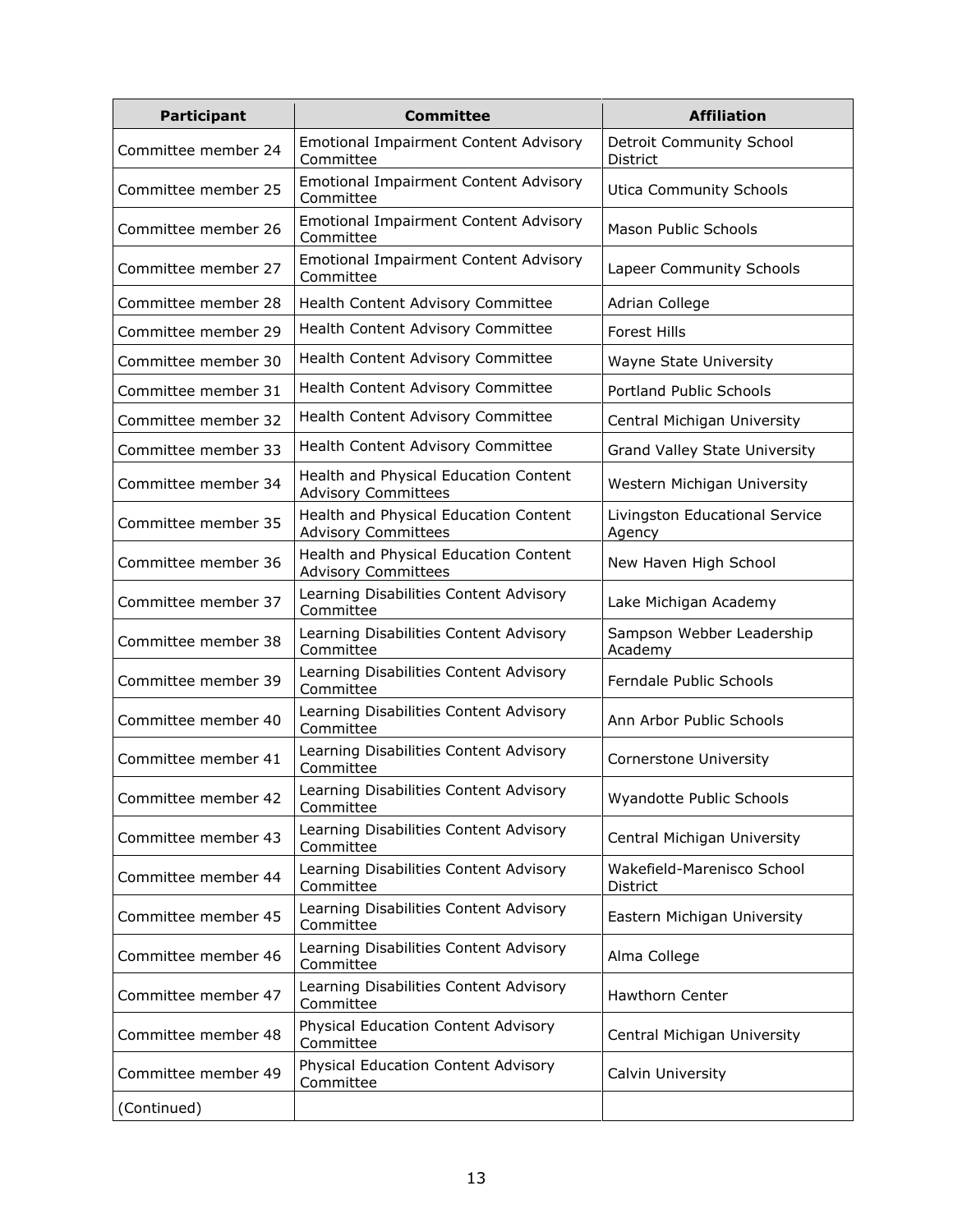| <b>Participant</b>  | <b>Committee</b>                                        | <b>Affiliation</b>                                  |
|---------------------|---------------------------------------------------------|-----------------------------------------------------|
| Committee member 50 | Physical Education Content Advisory<br>Committee        | Calvin University                                   |
| Committee member 51 | Physical Education Content Advisory<br>Committee        | Lake Orion Community Schools                        |
| Committee member 52 | Physical Education Content Advisory<br>Committee        | Detroit Public School Community<br><b>District</b>  |
| Committee member 53 | Physical Education Content Advisory<br>Committee        | Walled Lake Consolidated Schools                    |
| Committee member 54 | Physical Education Content Advisory<br>Committee        | East Lansing Public Schools                         |
| Committee member 55 | Physical Education Content Advisory<br>Committee        | Wayne State University                              |
| Committee member 56 | Physical Education Content Advisory<br>Committee        | Eastern Michigan University                         |
| Committee member 57 | Physical Education Content Advisory<br>Committee        | Lowell Area Schools                                 |
| Committee member 58 | Physical Education Content Advisory<br>Committee        | Detroit Public Schools Community<br><b>District</b> |
| Committee member 59 | <b>Physical Education Content Advisory</b><br>Committee | Livonia Public Schools                              |
| Committee member 60 | Physical Education Content Advisory<br>Committee        | Detroit Public Schools Community<br>District        |
| Committee member 61 | Physical Education Content Advisory<br>Committee        | Wayne Westland Community<br>Schools                 |
| Committee member 62 | Physical Education Content Advisory<br>Committee        | Monroe County ISD                                   |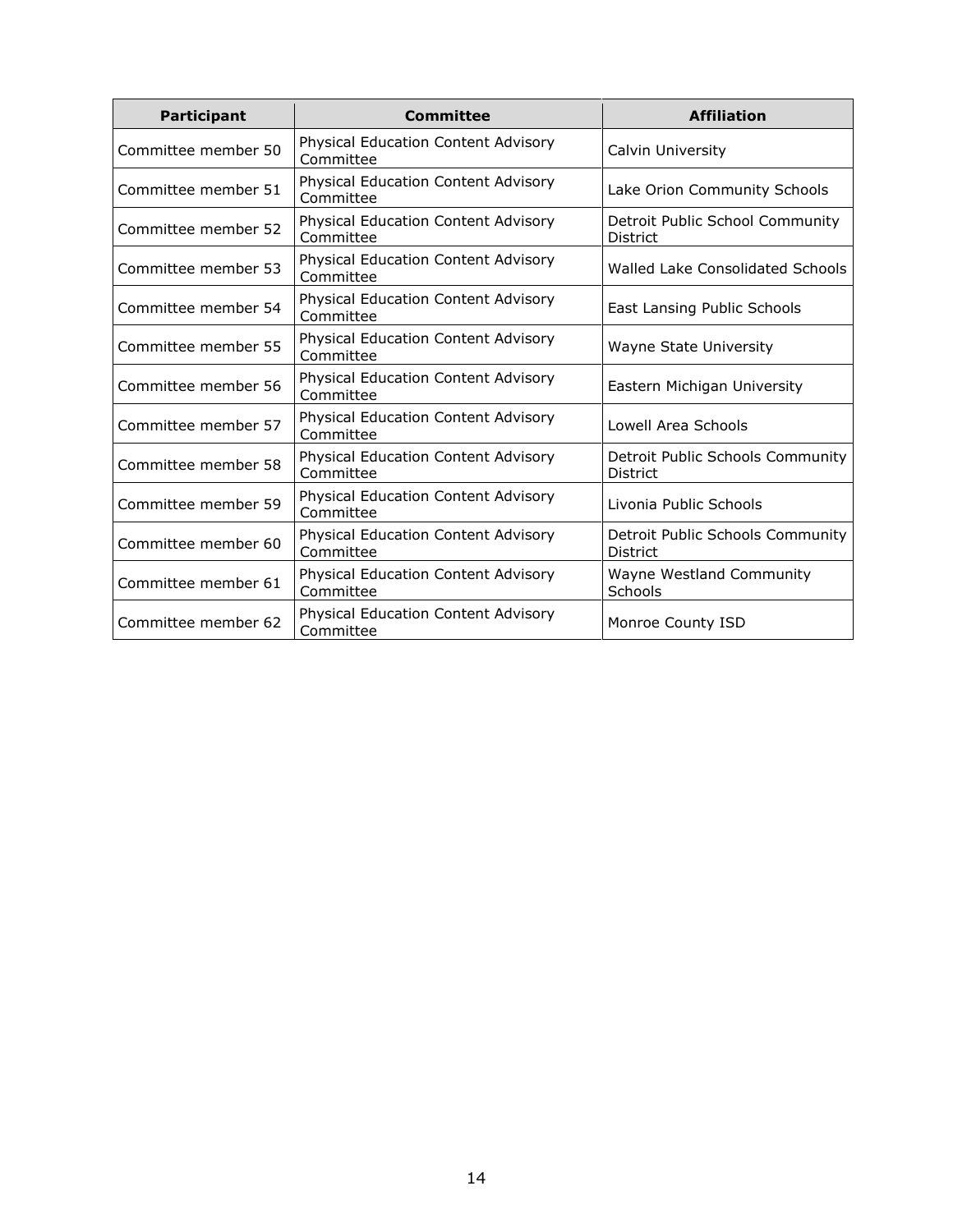#### **Michigan Test for Teacher Certification Bias Review Committee March 2019**

| Participant        | Committee                    | <b>Affiliation</b>            |
|--------------------|------------------------------|-------------------------------|
| Committee member 1 | <b>Bias Review Committee</b> | Millington Community Schools  |
| Committee member 2 | <b>Bias Review Committee</b> | Western Michigan University   |
| Committee member 3 | <b>Bias Review Committee</b> | South Redford School District |
| Committee member 4 | <b>Bias Review Committee</b> | Lansing Community College     |

#### **Michigan Test for Teacher Certification Learning Disabilities Practice Test Content Validation March 2019**

| Participant | <b>Committee</b>                                                                          | <b>Affiliation</b> |
|-------------|-------------------------------------------------------------------------------------------|--------------------|
|             | Committee member 1   Learning Disabilities Content Validation   Ferndale Public Schools   |                    |
|             | Committee member 2   Learning Disabilities Content Validation   Carrollton Public Schools |                    |

#### **Michigan Test for Teacher Certification Bias Review and Health Item Review April 2019**

| <b>Participant</b>  | <b>Committee</b>                         | <b>Affiliation</b>                            |
|---------------------|------------------------------------------|-----------------------------------------------|
| Committee member 1  | <b>Bias Review Committee</b>             | Gogebic-Ontonagon ISD                         |
| Committee member 2  | <b>Bias Review Committee</b>             | <b>Clarkston Community</b><br>Schools         |
| Committee member 3  | <b>Bias Review Committee</b>             | Grosse Pointe South<br>High/Wayne State Univ. |
| Committee member 4  | <b>Bias Review Committee</b>             | Western Michigan Univ.                        |
| Committee member 5  | <b>Bias Review Committee</b>             | South Redford School<br><b>District</b>       |
| Committee member 6  | <b>Bias Review Committee</b>             | Lansing Community<br>College                  |
| Committee member 7  | <b>Health Content Advisory Committee</b> | Western Michigan Univ.                        |
| Committee member 8  | <b>Health Content Advisory Committee</b> | Livingston Educational<br>Service Agency      |
| Committee member 9  | <b>Health Content Advisory Committee</b> | Adrian College                                |
| Committee member 10 | <b>Health Content Advisory Committee</b> | Wayne State Univ.                             |
| Committee member 11 | Health Content Advisory Committee        | Central Michigan Univ.                        |
| Committee member 12 | <b>Health Content Advisory Committee</b> | Grand Valley State Univ.                      |
| Committee member 13 | <b>Health Content Advisory Committee</b> | New Haven High Schools                        |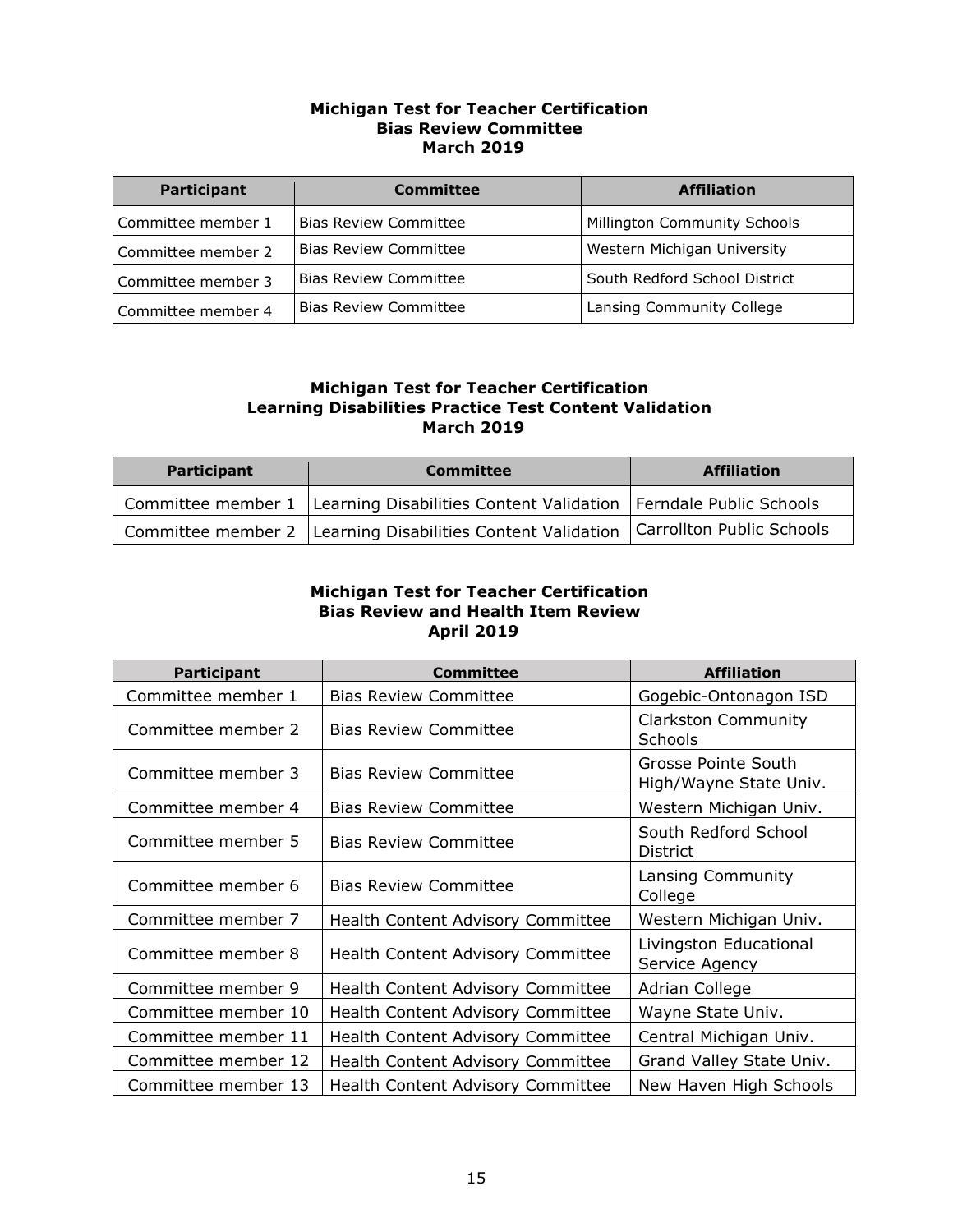#### **Attachment 4**

## **Michigan Test for Teacher Certification Accounting Summary Prepared October 2019**

| <b>Receipts by</b><br><b>Administration Date:</b> | <b>Number of</b><br><b>Tests/Total \$ Amount</b> |               |                  | <b>Vouchers @ \$15.00</b> | <b>Net to MDE</b> |
|---------------------------------------------------|--------------------------------------------------|---------------|------------------|---------------------------|-------------------|
| [CBT]                                             | <b>Number</b>                                    | <b>Amount</b> | <b>Number</b>    | <b>Amount</b>             | <b>Amount</b>     |
|                                                   |                                                  |               |                  |                           |                   |
| October 2018                                      | 500                                              | 7,500         |                  |                           |                   |
| November 2018                                     | 796                                              | 11,940        |                  |                           |                   |
| December 2018                                     | 653                                              | 9,795         | 30               | $-$ \$450                 |                   |
| <b>Subtotal</b>                                   | 1,949                                            | \$29,235      | 30               | $-$ \$450                 | \$28,785          |
|                                                   |                                                  |               |                  |                           |                   |
| January 2019                                      | 704                                              | \$10,560      |                  |                           |                   |
| February 2019                                     | 878                                              | \$13,170      |                  |                           |                   |
| <b>March 2019</b>                                 | 1,088                                            | \$16,320      | 31               | $-$ \$465                 |                   |
| <b>Subtotal</b>                                   | 2,670                                            | \$40,050      | 31               | $-$ \$465                 | \$39,585          |
|                                                   |                                                  |               |                  |                           |                   |
| April 2019                                        | 1,067                                            | \$16,005      |                  |                           |                   |
| May 2019                                          | 1,203                                            | \$18,045      |                  |                           |                   |
| June 2019                                         | 1,169                                            | \$17,535      | 36               | $-$ \$540                 |                   |
| <b>Subtotal</b>                                   | 3,439                                            | \$51,585      | 36               | $-$ \$540                 | \$51,045          |
|                                                   |                                                  |               |                  |                           |                   |
| July 2019                                         | 1,186                                            | \$17,790      |                  |                           |                   |
| August 2019                                       | 1,102                                            | \$16,530      |                  |                           | \$41,295          |
| September 2019                                    | 474                                              | \$7,110       | 9                | $-$ \$135                 |                   |
| <b>Subtotal</b>                                   | 2,762                                            | \$41,430      | $\boldsymbol{9}$ | $-$135$                   |                   |
| <b>TOTAL</b>                                      | 10,820                                           | \$162,300     | 106              | $- $1,590$                | \$102,870         |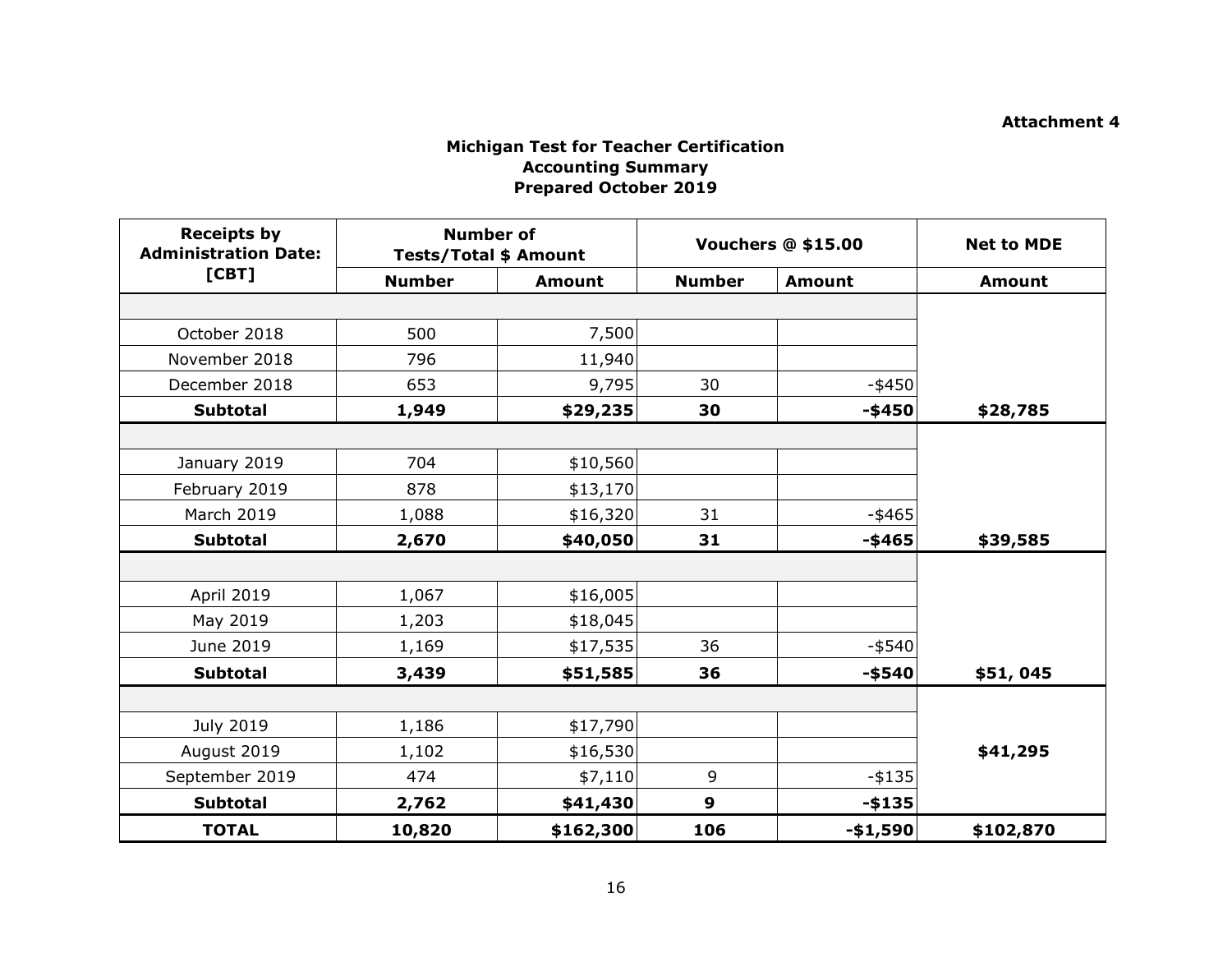| <b>INSTITUTION</b>                   | <b>Vouchers</b><br><b>Sent</b><br>$[2018 - 2019]$ | <b>Vouchers</b><br><b>Used</b><br>$[2018 - 2019]$ | <b>Vouchers Sent</b><br>$[2019 - 2020]$ |
|--------------------------------------|---------------------------------------------------|---------------------------------------------------|-----------------------------------------|
| #T.E.A.C.H.                          | $\ast$                                            | $\ast$                                            | 4                                       |
| <b>Adrian College</b>                | 5                                                 | 4                                                 | 6                                       |
| <b>Albion College</b>                | 3                                                 | 3                                                 | 4                                       |
| Alma College                         | 6                                                 | 6                                                 | 7                                       |
| <b>Andrews University</b>            | 3                                                 | 1                                                 | $\overline{2}$                          |
| <b>Aquinas College</b>               | 5                                                 | 4                                                 | 6                                       |
| <b>Baker College</b>                 | 3                                                 | $\overline{2}$                                    | 3                                       |
| Calvin College                       | 10                                                | 9                                                 | 10                                      |
| Central Michigan University          | 10                                                | 6                                                 | 10                                      |
| <b>College for Creative Studies</b>  | $\overline{2}$                                    | $\overline{2}$                                    | 3                                       |
| Concordia University                 | 3                                                 | $\mathbf 0$                                       | $\overline{2}$                          |
| <b>Cornerstone University</b>        | 3                                                 | $\overline{2}$                                    | 3                                       |
| Davenport College                    | $\overline{2}$                                    | $\mathbf 0$                                       | $\overline{2}$                          |
| Eastern Michigan University          | 5                                                 | $\mathbf 0$                                       | 4                                       |
| Ferris State University              | 5                                                 | $\mathbf 0$                                       | 4                                       |
| <b>Grand Valley State University</b> | 8                                                 | 3                                                 | 7                                       |
| Hope College                         | 8                                                 | 6                                                 | 9                                       |
| Lake Superior State University       | $\overline{2}$                                    | 2                                                 | 3                                       |
| Madonna University                   | $\overline{2}$                                    | $\mathbf 0$                                       | $\overline{2}$                          |
| Marygrove College                    | 3                                                 | 1                                                 | $\overline{2}$                          |
| Michigan Department of Education     | 12                                                | 10                                                | 12                                      |
| Michigan State University            | 10                                                | $\overline{7}$                                    | 10                                      |
| Michigan Technological University    | 3                                                 | $\overline{2}$                                    | 3                                       |
| Northern Michigan University         | 3                                                 | 3                                                 | $\overline{4}$                          |
| <b>Oakland University</b>            | 9                                                 | 8                                                 | 10                                      |
| Olivet College                       | $\overline{2}$                                    | $\mathbf 0$                                       | $\overline{2}$                          |
| Professional Innovators in Teaching  | $\ast$                                            | $\ast$                                            | 4                                       |
| Rochester College                    | $\overline{2}$                                    | 0                                                 | $\overline{2}$                          |
| Saginaw Valley State University      | 5                                                 | 1                                                 | 4                                       |
| <b>Schoolcraft College</b>           | $\overline{2}$                                    | 1                                                 | $\overline{4}$                          |
| Siena Heights University             | $\overline{2}$                                    | 1                                                 | 2                                       |
| Spring Arbor University              | 3                                                 | 3                                                 | $\overline{4}$                          |
| <b>Teachers of Tomorrow</b>          | $\ast$                                            | $\ast$                                            | 4                                       |
| University of Detroit Mercy          | $\overline{4}$                                    | 3                                                 | 5                                       |
| University of Michigan-Ann Arbor     | 10                                                | $\mathbf{1}$                                      | 9                                       |

# **MTTC Voucher Distribution**

(Continued)